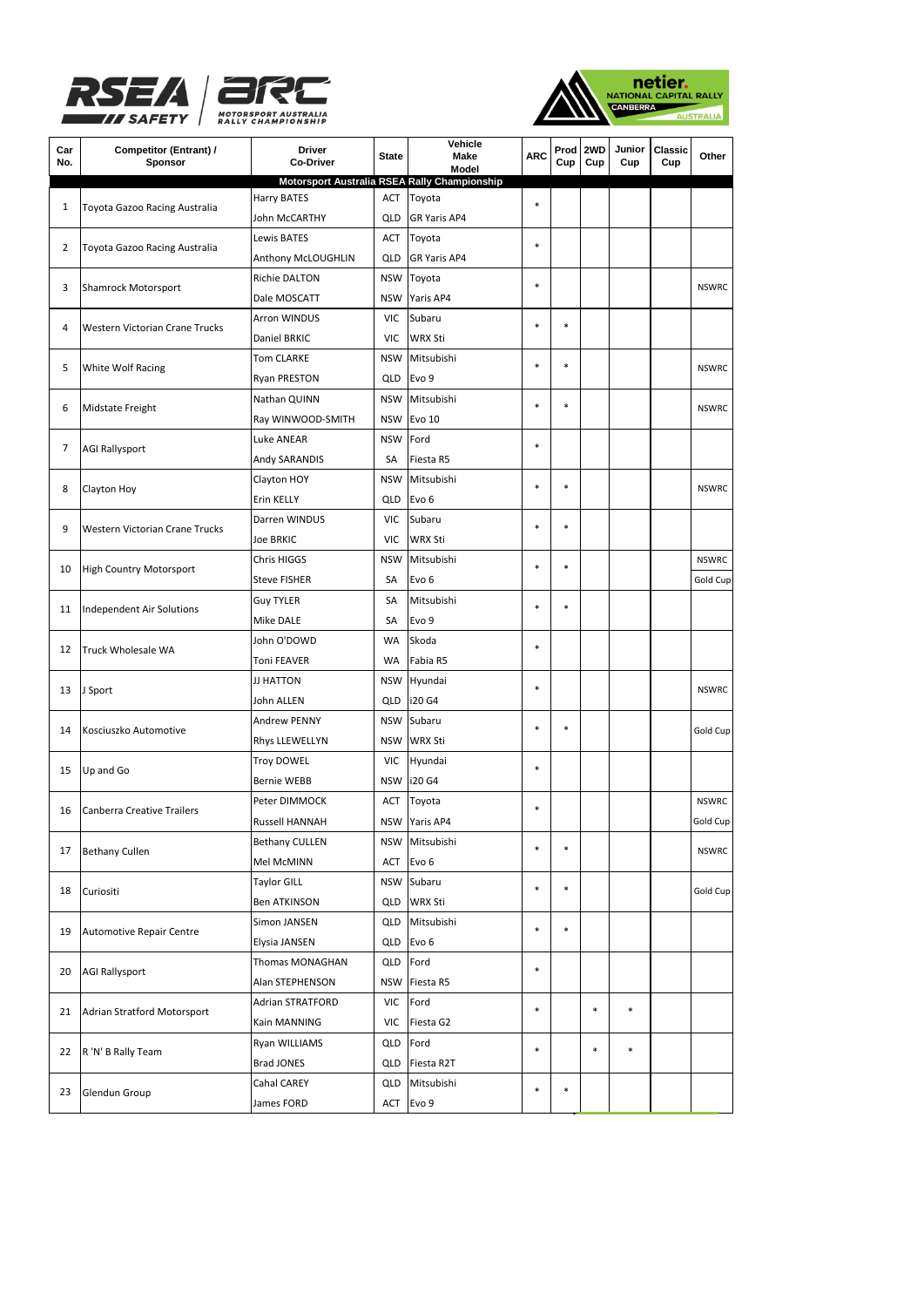





| Car<br>No. | Competitor (Entrant) /<br>Sponsor                                                                | <b>Driver</b><br><b>Co-Driver</b>    | <b>State</b>             | Vehicle<br>Make<br>Model                           | <b>ARC</b> | Prod<br>Cup | 2WD<br>Cup | Junior<br>Cup | Classic<br>Cup | Other        |
|------------|--------------------------------------------------------------------------------------------------|--------------------------------------|--------------------------|----------------------------------------------------|------------|-------------|------------|---------------|----------------|--------------|
|            |                                                                                                  |                                      |                          | Motorsport Australia RSEA Rally Championship contd |            |             |            |               |                |              |
| 24         | Ryan Poel                                                                                        | Ryan POEL<br>Rebekah CUTTING         | SA<br>SA                 | Subaru<br>Impreza RS                               | $\ast$     | $\ast$      |            | $\ast$        |                | Novice       |
| 25         | <b>Qirx Motorsports</b>                                                                          | Mike BEHNKE                          | ACT                      | Honda                                              | $\ast$     |             | $\ast$     |               |                | Silver Cup   |
|            |                                                                                                  | <b>Ellie YATES</b>                   | <b>ACT</b>               | Civic                                              |            |             |            |               |                |              |
| 26         | Kosciuszko Automotive                                                                            | Alex HENDRIKS                        | <b>NSW</b>               | Subaru<br><b>WRX Sti</b>                           | $\ast$     | $\ast$      |            |               |                | Novice       |
|            | Cavalino Motorsport<br><b>Trevor Stilling</b>                                                    | Oswald SELDEN                        | <b>NSW</b>               |                                                    |            |             |            |               |                |              |
| 27         |                                                                                                  | <b>Miles SANDY</b>                   | <b>NSW</b>               | Subaru                                             | $\ast$     | ×           |            |               |                | <b>NSWRC</b> |
|            |                                                                                                  | Jim GLEESON                          | <b>NSW</b>               | <b>WRX Sti</b>                                     |            |             |            |               |                |              |
| 28         |                                                                                                  | <b>Trevor STILLING</b>               | <b>NSW</b>               | Datsun                                             | $\ast$     |             |            |               | $\ast$         | Gold Cup     |
|            |                                                                                                  | Murray HYNES                         | WA                       | Stanza                                             |            |             |            |               |                |              |
| 29         | <b>Simply Music Management</b>                                                                   | Chris STILLING                       | <b>NSW</b>               | Toyota                                             | $\ast$     | $\ast$      | $\ast$     | $\ast$        |                | Clubman      |
|            |                                                                                                  | Larissa BIGGAR                       | ACT                      | Corolla                                            |            |             |            |               |                |              |
| 30         | The KDR Group / IKON Signs                                                                       | Dean RIDGE                           | <b>NSW</b>               | Ford                                               | $\ast$     |             | $\ast$     | $\ast$        |                | <b>NSWRC</b> |
|            |                                                                                                  | <b>Hugh TAYLOR</b>                   | <b>NSW</b>               | Fiesta R2                                          |            |             |            |               |                |              |
| 31         | Peterson Motorsport                                                                              | Aidan PETERSON                       | <b>TAS</b>               | Daihatsu                                           | $\ast$     |             | $\ast$     | $\ast$        |                |              |
|            |                                                                                                  | <b>Mitchell NEWTON</b>               | TAS                      | Charade                                            |            |             |            |               |                |              |
| 32         | Taxitech                                                                                         | <b>Kevin RAEDEL</b>                  | SA                       | Ford                                               | $\ast$     |             | $\ast$     |               |                |              |
|            |                                                                                                  | Doug FERNIE                          | <b>VIC</b>               | XR <sub>6</sub>                                    |            |             |            |               |                |              |
| 33         |                                                                                                  | James DIMMOCK                        | ACT                      | Ford                                               | $\ast$     |             | $\ast$     | $\ast$        |                | <b>NSWRC</b> |
|            | Trailer Camper Australia                                                                         | Kim BESSELL                          | ACT                      | Fiesta R200                                        |            |             |            |               |                | <b>ACTRS</b> |
| Car        | Competitor (Entrant) /                                                                           | <b>Driver</b>                        | <b>State</b>             | Vehicle<br>Make                                    |            |             | <b>NSW</b> | 2wd           |                | Other        |
| No.        | Sponsor                                                                                          | <b>Co-Driver</b>                     |                          | Model                                              |            |             | Reg        | 4wd           |                |              |
|            |                                                                                                  |                                      |                          | NSW Rally Championship & East Coast Classic Series |            |             |            |               |                |              |
| 34         | <b>MRF Pinnacle Tyres</b>                                                                        | <b>Tony SULLENS</b><br>Kaylie NEWELL | <b>NSW</b><br><b>NSW</b> | Subaru<br><b>WRX Sti</b>                           |            |             | $\ast$     | 4WD           |                |              |
|            |                                                                                                  | Jamie LUFF                           | <b>NSW</b>               | Subaru                                             |            |             |            |               |                |              |
| 35         | Luff Motors Yass                                                                                 | <b>Brad LUFF</b>                     | <b>NSW</b>               | <b>WRX Sti</b>                                     |            |             | $\ast$     | 4WD           |                |              |
|            |                                                                                                  | Mal KEOUGH                           | <b>NSW</b>               | Audi                                               |            |             |            |               |                |              |
| 36         | G.K Denney Tyres                                                                                 | Pip BENNETT                          | <b>NSW</b>               | QUATTRO S1 E2                                      |            |             | $\ast$     | 4WD           |                | <b>ECCRS</b> |
|            |                                                                                                  | Mark WILLS                           | <b>NSW</b>               | Subaru                                             |            |             |            |               |                |              |
| 37         | Classic Building & Design                                                                        | Kam BAKER                            | <b>NSW</b>               | <b>WRX Sti</b>                                     |            |             | $\ast$     | 4WD           |                |              |
|            |                                                                                                  | <b>Justin GRIFFIN</b>                | <b>NSW</b>               | Toyota                                             |            |             |            |               |                |              |
| 38         | Griffin Motorsport<br>Chris Giddins<br><b>Baden Civil Contracting</b><br><b>FELK Engineering</b> | Matthew CRITCHLOW                    | <b>NSW</b>               | Corolla                                            |            |             | $\ast$     | 4WD           |                |              |
|            |                                                                                                  | Chris GIDDINS                        |                          | NSW Mitsubishi                                     |            |             |            |               |                |              |
| 39         |                                                                                                  |                                      |                          | NSW Evo 6                                          |            |             | $\ast$     | 4WD           |                |              |
|            |                                                                                                  | Katie GIDDINS                        |                          |                                                    |            |             |            |               |                |              |
| 40         |                                                                                                  | Clay BADENOCH                        | QLD                      | Toyota                                             |            |             | $\ast$     | 2WD           |                | <b>ECCRS</b> |
|            |                                                                                                  | Catriona KELLY                       | QLD                      | Celica RA40                                        |            |             |            |               |                |              |
| 41         |                                                                                                  | <b>Riley WALTERS</b>                 | NSW                      | Subaru                                             |            |             | $\ast$     | 4WD           |                |              |
|            | <b>APX Suspension</b>                                                                            | Andrew CROWLEY                       |                          | NSW WRX Sti                                        |            |             |            |               |                |              |
| 42         |                                                                                                  | Thomas DERMODY                       |                          | QLD Ford                                           |            |             |            |               |                | <b>ECCRS</b> |
|            |                                                                                                  | Eoin MOYNIHAN                        |                          | <b>NSW RS 1800</b>                                 |            |             |            |               |                |              |
| 43         | Sean McAloon                                                                                     | Sean McALOON                         | NSW                      | Ford                                               |            |             | $\ast$     | 2WD           |                | <b>ECCRS</b> |
|            |                                                                                                  | Muirean HAYES                        |                          | NSW Escort                                         |            |             |            |               |                |              |
| 44         | MV Solar Pty Ltd                                                                                 | <b>Tim VALANTINE</b>                 | NSW                      | Nissan                                             |            |             | $\ast$     | 2WD           |                | <b>ECCRS</b> |
|            |                                                                                                  | Michael VALANTINE                    |                          | NSW S13 Silvia                                     |            |             |            |               |                |              |
| 45         | <b>Brett Schumacher</b>                                                                          | <b>Brett SCHUMACHER</b>              |                          | NSW Subaru                                         |            |             | $\ast$     | 4WD           |                |              |
|            |                                                                                                  | James STUDHOLME                      | ACT                      | <b>WRX Sti</b>                                     |            |             |            |               |                |              |
| 46         | P.J O'Keeffe                                                                                     | P.J O'KEEFFE                         | NSW                      | Ford                                               |            |             |            | 2WD           |                | Classic Cup  |
|            |                                                                                                  | Patrick O'SULLIVAN                   | NSW                      | Escort                                             |            |             |            |               |                | Clubman      |
| 47         |                                                                                                  | Robert GORST                         | NSW                      | Datsun                                             |            |             |            | 2WD           |                |              |
|            | <b>Comfort Shutters</b>                                                                          | <b>Wesley GORST</b>                  |                          | <b>NSW P510</b>                                    |            |             |            |               |                |              |
| 48         | Deep Civil                                                                                       | Declan FOLEY                         |                          | NSW Volkswagen                                     |            |             | $\ast$     | 2WD           |                | <b>ECCRS</b> |
|            |                                                                                                  | Ken MURPHY                           |                          | NSW Golf                                           |            |             |            |               |                |              |